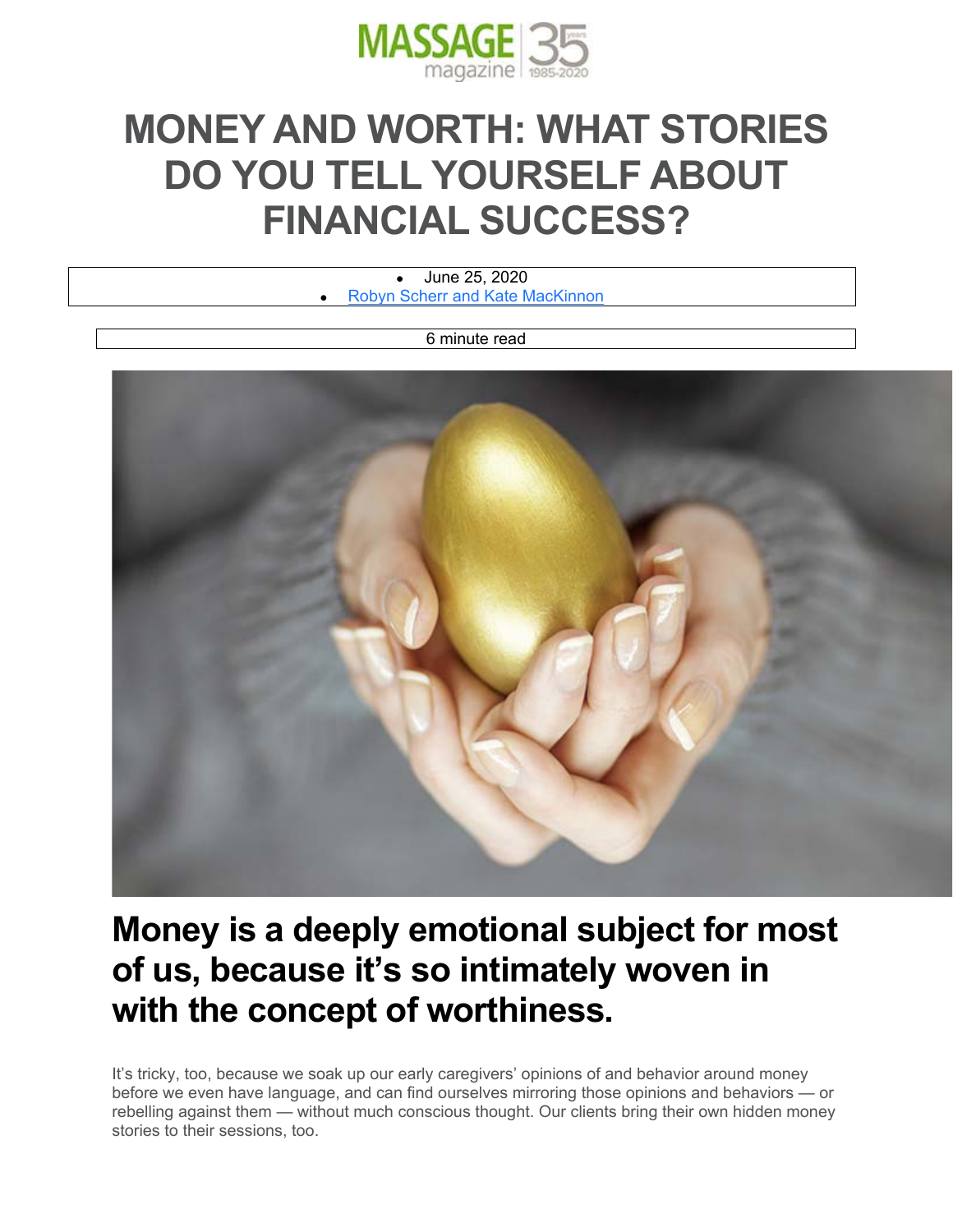In keeping with our paradigm, we aim to be aware of our own money history, and engaged with the stories we tell ourselves about money. This allows us to make clear-headed choices around money and finances. We won't be surprised by bills as they come in, and we can plan ahead for expenses.

This approach also produces an income that we can comfortably call a right livelihood. We can be at ease with the rate we charge for our services, because it matches the value of what we provide. As [educator] Suzanne Scurlock says, "Being of service and being successful are not mutually exclusive."

We don't try to make as much money as possible, and we imagine that's not the goal for many of you, either. Quite often through our years in practice, we each have turned down opportunities that would have paid us more money than we were making at the time, because those opportunities weren't in alignment with our treatment paradigm or our values. We find that we live very well on what we bring in as a fair exchange for our services.

The reality is that some professions do bring in more money than others, but what often doesn't get factored in are the expenses and time commitments for those high-earning professions. At the end of the day, those high earners often net less than we do once their expenses are factored in. We're quite mindful of the costs involved in "scaling up" a business in the hopes of bringing in more income: There's always a significant trade-off in time and money invested (up front and ongoing).

There's a financial sweet spot that's unique to you, one that will balance your money and time needs, the investments you need to put into building and maintaining your business and the income that you earn. We each find that sweet spot by being honest about money, being trustworthy with money, knowing what our needs are and claiming the true worth of our work.

### **Why We Charge for Our Work**

We support ourselves, our families and the causes we care about with our work. Money is the chief exchange in our society; it's what we need to get the basics of life handled. We pay our bills with money, and so we charge money for the work we do. It really is that simple.

Several students came into our online class with the question: "I love my work so much, how can I charge for it?" What's often underneath this question is a set of assumptions about what being of service requires of us, and what being financially successful says about our character.

For many of us, being of service equates with being impoverished, both energetically and financially. And being financially successful means being greedy and heartless, focused only on the accumulation of wealth. Although those are common biases, they're simply not true.

There's nothing noble about not being able to pay your bills or working yourself into exhaustion. There's nothing inherently dirty about being financially successful. And it's not immoral to enjoy our work and still be well-compensated.

If you want to support yourself in other ways, and perform your therapeutic work as an offering, by all means please do so. There can be tremendous value in giving your work solely as a gift. Note that if you do make your work a gift, then you are running a charity, not a business. It's good to make the distinction, and to be transparent about your intentions, so you can clearly communicate that to your clients.

Think of any independent service provider: the person who does your taxes or gives you legal advice, the mechanic who replaces your brakes. Do you expect to receive those services for free?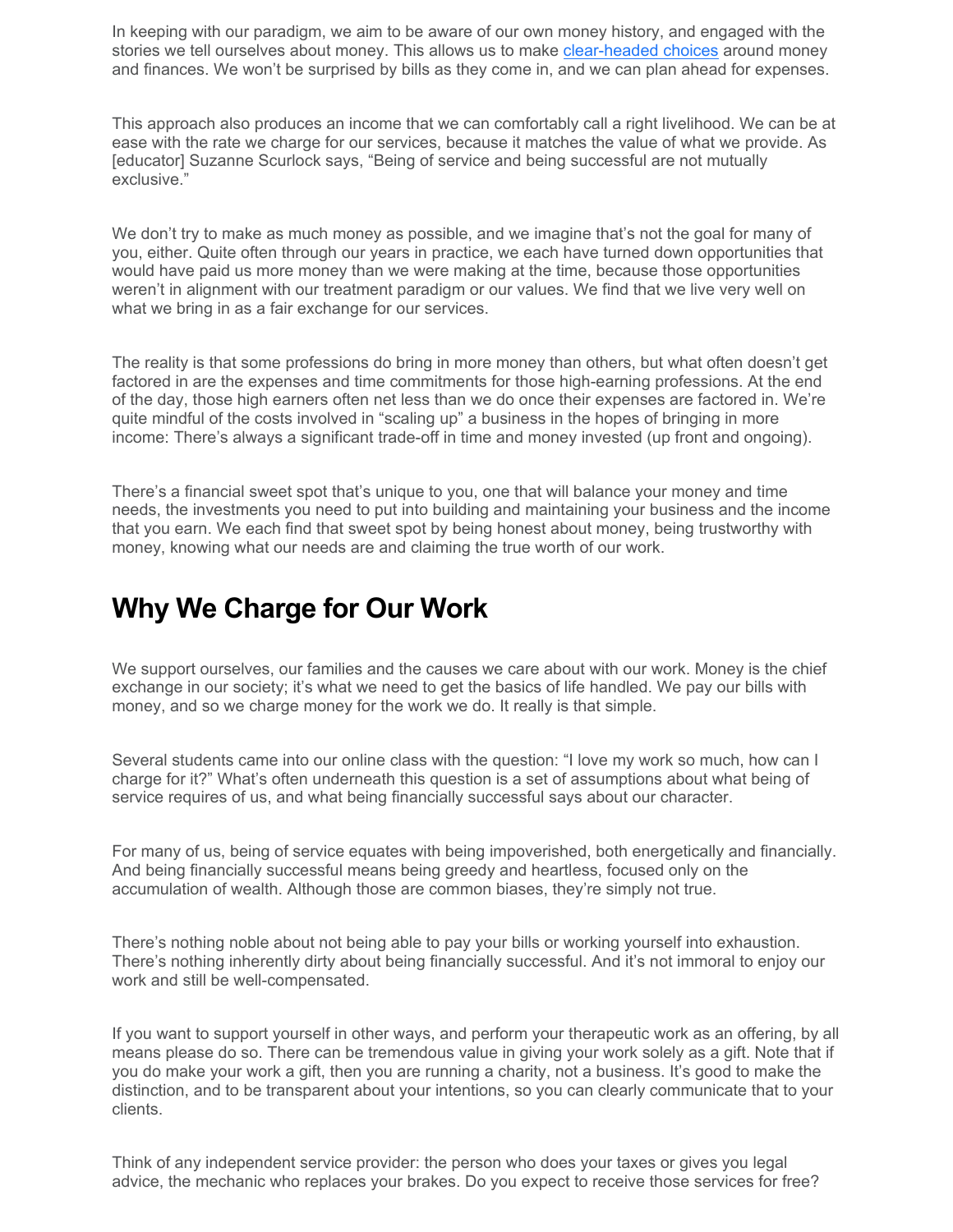Of course not. You expect to pay for those services. Likely, you respect their expertise and education, and with your payment you're expecting a certain standard of practice and level of service to come with it. We hope you feel the same way about yourself, and what you offer.

## **Your Financial Success Creates Opportunity for Others**

You can market your business while coming from the heart. If you're honoring your gifts and standing in your truth, you'll be willing to share what you know to help people. Kate remembers hearing an interview with Nick Ortner, the tapping expert. He said that if anyone who does therapeutic work gets to the success level of the average pharmaceutical executive he would cheer that person on, because it would show that we collectively had the capacity to make a really big change in the economy and health of the world.

Your business success can allow you the freedom to create a platform that educates the public about your therapeutic work. You have enough business, and charge enough for your services, that you have the time and energy to devote yourselves to furthering your field.

We now find ourselves in the fortunate position of not being able to see everyone who seeks us out for CranioSacral Therapy. This allows us to support our colleagues in building their own businesses, through our direct referrals and through the information we provide to the public. It's our hope and dream for this book, too, that our investment in writing it will help more practitioners build their businesses. Then more people will be able to receive skilled therapeutic work.

We wouldn't be able to do any of this if we didn't charge a fair rate for our work. We encourage you to take a look at your assumptions about work, money, and what it means to you to charge for your services.

### **A Fair Exchange**

We base our rate on our financial needs and on our level of experience in our field. We've each invested significant amounts of money and time into our manual therapy education, both in classwork and in mentoring. We continue to develop our skills, and our income needs to provide for that, as well.

In deciding what to charge, we consider the investments we've made to develop our expertise. And since we work in therapeutic relationship with our clients, we ask what investment we want our clients to bring to the table.

### **Clients Value What They Pay For**

To put it simply, if you don't have a fair exchange, people won't value what you have to offer. For some people, thinking of money as an exchange of energy takes the stigma out of charging. And certainly, therapeutic work involves an exchange of energy, and one could look at money as the tangible sign of giving and receiving that creates a balance.

[Author] Robyn had an early experience that illustrates how putting a monetary value to a service creates value for clients: "I was a medical assistant at a health clinic, and when I first arrived, everything was free for teenagers. Their visits were free, their medication was free, there was never a charge for anything. Compliance rates were really low. Our clients didn't take their medication. They didn't show up for follow-up appointments. They didn't change the behaviors that caused them to need our services.